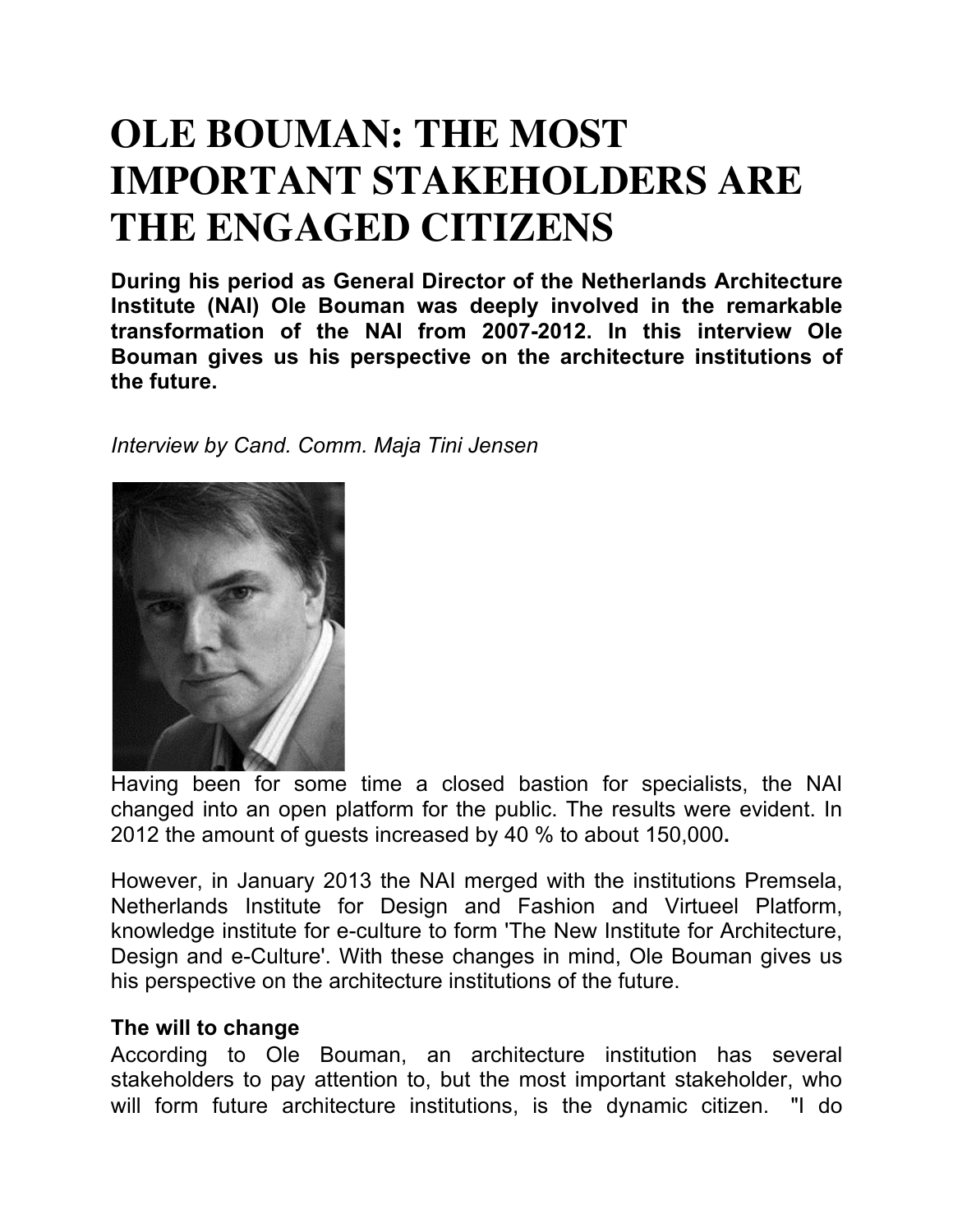believe, that the real stakeholders of institutions like the NAI are engaged and active citizens. Any person, who becomes interested, emigrates or escapes into his or her own world of specialism. Our job is to encourage their continued participation and their reliance on the eternal energy of architecture and design to change things." says Bouman, and explains further:

"If you ask me about the stakeholder, of course you can say that it is the visitor or the participating architect. But the real stakeholders are the people, who keep their eyes open for new things, and who are looking for inspiration to change our society for the better," he states. This relates to the transformation of the NAI.

## **A stronger position in society**

The NAI went through a change in 2011, culminating in a new approach to the audience. But why was a change needed? "It was necessary. It was not an open institution that welcomed a general audience. So we had a strong desire for the NAI to play a more relevant role in society and to make its position clearer. Ever since I came here, I wanted an institution that showed what role architecture can play in society. The first part of the process was very hard, when we worked on new partnerships with social institutions, sports and educational institutions, real estate developers, corporations, social partners and decision-makers. That gave us a stronger grounding in society, which was very important in order to start a sudden and new agenda, where the NAI could be a source for a public consciousness of what architecture can do in terms of fundamental social questions," he explains about the first steps of the transformation.

"We decided that it was necessary to reframe NAI by changing it from being an institute to a museum, and by changing the public perception by sending a completely different message - from remoteness and specialisation to the engagement of a public consciousness," says Bouman.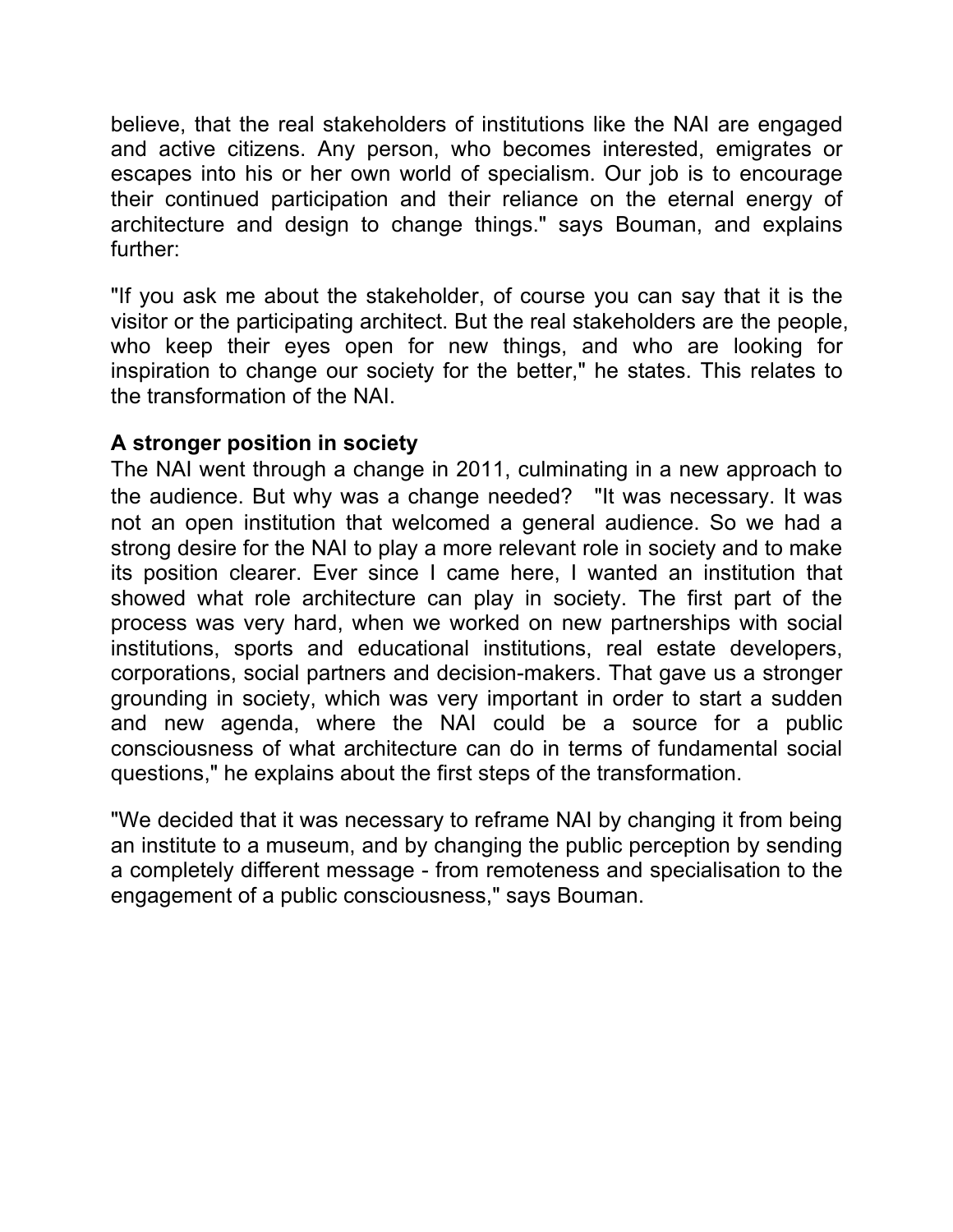

The Netherlands Architecture Institute (NAI)

#### **How to form a new institution**

The NAI was recently transformed into 'The New Institute for Architecture, Design and e-Culture'. The merger of architecture and design institutions has potential strengths and weaknesses and is a great challenge. For Ole Bouman and his team this process was about framing the task for the NAI, so the project became motivated intrinsically instead of extrinsically. "It was rather an external force and an external obligation on the part of the Ministry of Culture. It was harsh, because if we did not follow the new mandate, we would not get a government grant anymore. That would leave us with no choice. But we did have an option in defining exactly in which way, and for which purpose we would undertake this merger. So we had an intrinsic motivation and something to believe in," Bouman says about the NAI's influence on the merger.

#### **Mind the gap between tradition and innovation**

The merger of several institutions implies a lot of perspectives and opportunities. But what are the consequences? "The strength, of course, is that you can now rely on a slightly larger budget, new networks, a stronger reach and so on. There is a lot that you can expect from it. The weaknesses have to do with the complex dynamics involved in any merger, and there are always people who would say, 'NAI was for architecture, so we don't like the NAI anymore'. "That is a risk of course. If you ask me if the merger will affect the quality of architecture projects I certainly hope it will not. But it will affect the nature of architectural projects. They will be broader, they will be more cross-disciplinary and may also present architecture in its purest sense of the word - like making buildings. These events will be slightly rarer in terms of the overall programme, because you can't do everything," states the former General Director.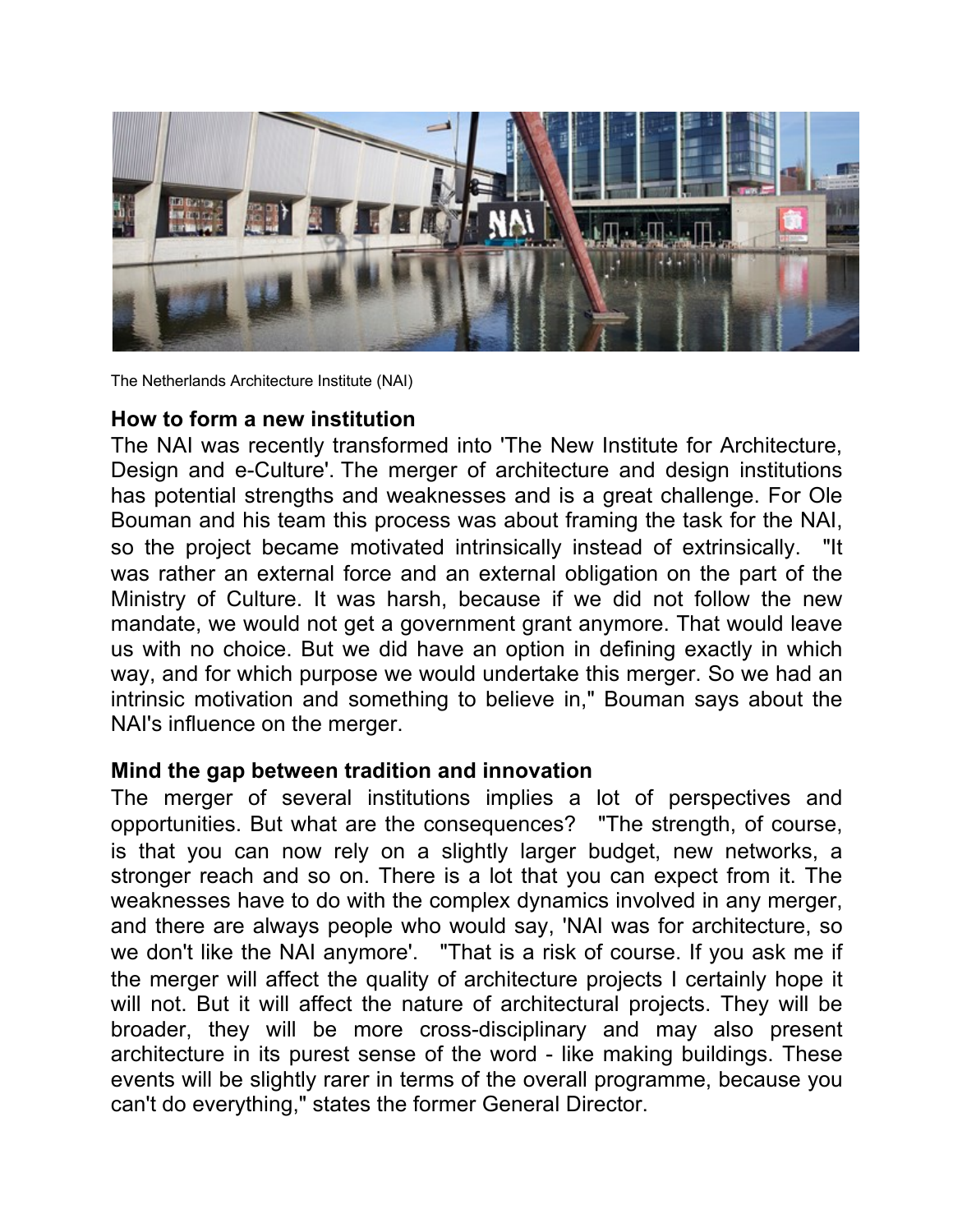

The Netherlands Architecture Institute (NAI)

## **Architecture: From reputation to relevance**

Things evolved, while Ole Bouman was in charge of the NAI. During recent years the culture of the architectural world changed and NAI played a role in that process. "The first 20 years of NAI's existence had to do with building up the reputation of architecture as a biblical, cultural discipline ending with "The starchitect-culture". But "the starchitect-culture" started with building up the reputation of architecture. But then architecture itself became reduced to what a few stars made. "I think that in recent years the NAI and a few other institutions in the world were able to change that role. Instead of building up reputation, we built up relevance again. From reputation to relevance that is the shift. NAI became important as an act of culture. It was acknowledged as something impressive, but also reduced as a civic force and that was going to change," Bouman points out.

## **From theory to practice, act and performance**

A practical example on how institutions can create relevance for both professionals and society at large is the matchmaking programme and the NAI's workshop in China, in 2011. "That is one project that I'm particularly fond of. Chinese architects and a Dutch architect designed new housing facilities for the Chinese market. It was affordable housing and a collaboration with housing developers from China, who soon will start building it," Bouman says, unable to hide his excitement. "By doing this, you help internationalise Dutch architecture, reach new markets and reeducate clients. You improve the development of new housing typology for a new generation. By doing so, you help the Chinese city to become more compact and it is still moderated by the institution. It shows this movement from theory to practice, act and performance. I see other institutions moving